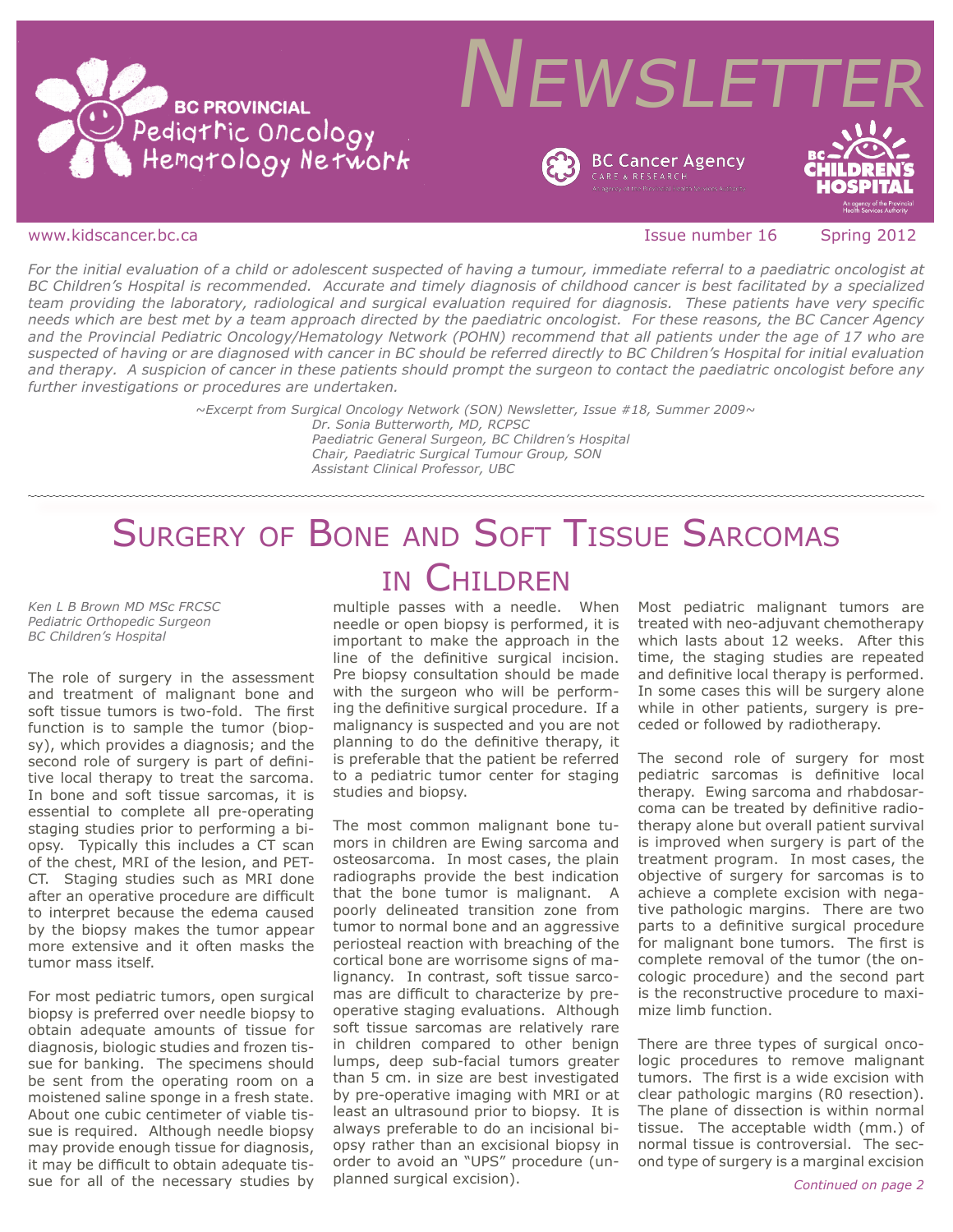(R1 resection) which leaves microscopic residual tumor behind. In this procedure, the plane of dissection is within the tumor reactive zone just outside the tumor capsule. In most sarcomas, a marginal excision necessitates the use of adjuvant radiation therapy to decrease the chance of local relapse. The third type of tumor surgery is called an intralesional excision (R2 resection). The plane of dissection is within the tumor so gross tumor is left behind. Unfortunately this is a common sequelae of the "UPS procedure". An intralesional or de-bulking procedure is never acceptable for malignant tumors. In most cases, another surgery is needed to completely remove the tumor. Imaging done after an UPS procedure is difficult to interpret and it usually requires a more extensive procedure than if adequate imaging had been completed prior to excision.

For bone sarcomas, the second part of a definitive local control surgical procedure is limb reconstruction. In children, biological reconstruction is preferred. When choosing the best reconstruction for an individual child, the surgeon should consider the patient's desired sports activity level, the durability of the reconstruction, and future limb growth. In patients greater than 10 years of age, future growth may be best addressed by slow-

ing the growth of the normal limb so that the affected limb can catch up.

Today most patients have limb salvage procedures instead of amputation. In some cases, the epiphysis of the joint with the articular surface can be spared and the bone segment filled with bone grafts. When these procedures are feasible, the patient has the best limb function possible with the greatest durability. Regular sports can often be resumed.

left leg and the comes a functional below knee and the Rotationplasty with patient becomes a functional below knee Rotationplasty has become a very successful reconstructive technique especially in young children. Rotationplasty was first described in a patient with tuberculosis who was treated in 1927, but it only began to be used in the treatment of malignant bone tumors in the late 1970s. In this procedure, the limb segment containing the bone tumor is removed (usually the distal femur or proximal tibia), the lower leg segment is rotated 180-degrees and reattached to the proximal femur. The rotated ankle and foot ends at the level of the opposite knee and functions as a knee joint. The amputee.

Endoprostheses are artificial joints which are much like total joint replacements in adults. Modification of activity levels in young people is needed to achieve long term durability. Impact sports will lead to early mechanical failures and require revision or amputation. Final function is dependent on the limb segment which is replaced and the remaining muscles that are available to provide joint movement. There are so called "growing" endoprostheses which are available for young children but there are several drawbacks. These prostheses are very expensive (about \$40,000 each); they are prone to many complications and eventually have to be replaced by a definitive adult type endoprosthesis. "Growing endoprostheses" are best done in selected tumor centers and should be considered experimental.

Joint allografts have the advantage of being biological. Unlike endoprostheses, the reconstructions are prone to many early complications such as infections, fractures, and non-unions. Treatment of these complications can delay resumption of chemotherapy. The results of allograft reconstructions do improve with time and the best results are in patients where both articular ends of the bone can be saved and joined together with an intercalary allograft. Osteo-articular allografts often fail because of difficulties maintaining cartilage viability and ligamentous stability. Size mismatch with the donor and recipient are also another problem resulting in poor results.

### *Surgery...cont'd from page 1*



radiograph



prosthesis right leg

less active during treatment than boys<sup>9</sup>. Worsening of neuropathy after drug administration has stopped is referred to as "coasting"3,4,5,6,10,11. This paper will discuss the mechanism and effect of vincristine induced peripheral neuropathy (VIPN) on the child's long term functioning and the role of physical therapy.



Rotationplasty

binding on the intracellular tubulin of both the fast- and slow-conducting axons $3,5$ .

Vincristine used in the treatment of children with cancer impairs conduction in the entire peripheral nerve $3,13$  and may also affect the autonomic nervous system (approximately 30% of patients)<sup>3</sup>, resulting in orthostatic hypotension, constipation, paralytic ileus and bladder atony (that can lead to urinary retention)4,14. Recent studies report that there appears to be ethnic variation in the rate of vincristine induced neuropathy, and that there may be underlying genetic susceptibility in determining who develops this toxicity<sup>8</sup>. Rarely (less than 1.4%), patients develop varying degrees of unilateral or bilateral laryngeal paralysis which may present as swallowing dysfunction (repeated coughing or choking), airway symptoms (stridor and voice change), and may require tracheostomy, alternative feeding routes and/or mechanical ventilation<sup>14</sup>.

Despite the unusual appearance of the

limb, there are several advantages for the patient. Future growth can be accommodated by adjustments of the

> cramping, and/or pain<sup>6,15</sup>. Children attending school may complain of difficulty completing written assignments, or poor penmanship16. Autonomic complications include orthostatic hypotension, severe constipation, bladder dysfunction, and altered heart rate. Cranial nerve palsies

length of the prosthetic extension which is attached to the rotated leg. The patient functions as a below knee amputee and has a very smooth gait. An advantage of a rotationplasty over a below knee amputee is that there are no phantom pains. The patient feels like their whole limb is present including the removed knee segment. With time, patients are not aware that their limb is rotated backwards. Flexion and extension of the rotated ankle and foot simulate the movement of the anatomic knee. This is a biological reconstruction with no mechanical parts to wear out so the patient is encouraged to participate in sports. Several studies have shown that the health related quality of life of patients with rotationplasty is better than children who have their limb reconstructed by joint endoprostheses.

have also been reported<sup>6,14</sup>. be published.

# PAINFUL NEUROPATHY

*Continued on page 3*

## *Surgery...cont'd from page 2*

# Vincristine Neuropathy in Children Diagnosed with Cancer: The Role of Rehabilitation

### Introduction

Pediatric cancer is rare, affecting one child in 8,000 under the age of 14. There are approximately 130 new diagnoses of cancer annually in youth under the age of 15 in British Columbia; advances in the treatment of cancer in the pediatric population have resulted in a current survival rate over 80%1. This improvement in survival relates to the development of multimodal treatments, including chem-

otherapy, radiation therapy, and other targeted therapies. Neurological dysfunction associated with chemotherapy can be a determinant for stopping or limiting anti-tumor therapy and is related to cumulative dose or dose intensity<sup>2,3,4,5,6</sup>. The peripheral nervous system is more susceptible to chemotherapy than the central nervous system because of protection offered through the blood-brain VINCRISTINE barrier. The extent of possible damage during chemotherapy depends on the type of drug(s) used, dosage, dose intensity, cumulative dosage, route of administration, organ dysfunction affecting drug clearance, inherited differences in drug metabolism, preexisting neurological disorders, and age<sup>4,7</sup>. Genetic differences between individuals and drug interactions may also play crucial roles in drug toxicity<sup>8</sup>. Girls tend to deteriorate more during treatment but it is unclear if this relates to the fact that they are

Vincristine is classified as a "vinca alkaloid" and arrests cell division by inhibiting microtubule formation in the mitotic spindle5. Vincristine interferes with microtubule assembly, axonal transport and secretory functions resulting in primary axonal degeneration3,4,5. Vincristine is used in the treatment of hematological malignancies (leukemia, non-Hodgkin lymphoma) and solid tumors (Wilm's tumor, malignant mesenchymal tumors). It induces peripheral neuropathy by



*Anne Rankin MScPT Clinical Assistant Professor, UBC*

## Symptoms/Classification

Vincristine neuropathy can present as numbness or reduced sensation in a glove-like distribution of the hands and feet<sup>2</sup>. Paresthesia, dysesthesia, causalgia and allodynia may also occur. Usually, these symptoms will manifest within one to two weeks of initial drug administration<sup>2,6</sup>. Weakness of the wrists, hands, ankles and feet (usually the extensors are more symptomatic) may become progressively worse as dosage accumulates. Reported symptoms may include increased clumsiness resulting in falls, foot slap, toe walking, muscle

Classification of peripheral neuropathy to determine severity is complicated by the use of various scaling systems. Assessment of subjective and objective information into broad grading systems presently used introduces a ceiling effect, limiting the ability of the different scales to sensitively measure small changes that may occur during or after treatment<sup>17</sup>. A school-aged pediatric tool to assess chemotherapy induced peripheral neuropathy (Ped-mTNS) developed by Gilchrest, Tanner and Hooke (2009) may be more sensitive to changes than other measures but requires further refinement. Additional research is required before normal and cut scores are meaningful to clinicians<sup>18</sup>. A tool capable of assessing younger children has yet to

# Long-Term Clinical Complications

As vincristine affects both slow- and fast-conducting axons, it may well be associated with painful neuropathy<sup>3</sup>. Management of painful vincristine neuropathy includes drug therapies that are used for other complex pain conditions e.g. amitriptyline and/or gabapentin<sup>19,20</sup>. Caution must be used to avoid interactions with other drugs that the patient may be on, including the patient's chemotherapy regime. the SEP score had persisted for 2 years post administration of either vincristine or methotrexate<sup>22</sup>. Galea, Wright and Barr (2004) discussed the lack of sway in survivors of childhood leukemia. They postulated that there is interruption in the normal development of sensorimotor organization of balance

Ramchandren, et al., (2009) studied 37 survivors of acute lymphoblastic leukemia (ALL) more than two years after completion of treatment and found that very few children reported subjective complaints despite recorded nerve conduction abnormalities. This indicates that subjective complaints should not be relied upon to identify ongoing issues. In their study examining the prevalence of neuropathy in childhood survivors of acute lymphoblastic leukemia (ALL) they found that 30% of the survivors tested had abnormal nerve conduction velocities. They also reported no relationship between increasing dose of vincristine and the prevalence of neuropathy $^{21}$ . Lehtinen, et al., (2002) examined motorevoked potentials (MEP) of 27 children five years after completion of treatment for ALL and reported that 33% of subjects continued to experience fine or gross motor difficulties. A subset of their subjects also reported ongoing difficulty participating in sports $13$ . Harila-Sari, et al., (1998) described similar findings in a group of 31 children 3 years after therapy for ALL through the assessment of somatosensory evoked potentials (SEP). The authors report changes in

### *Vincristine Neuropathy - cont'd from page 2*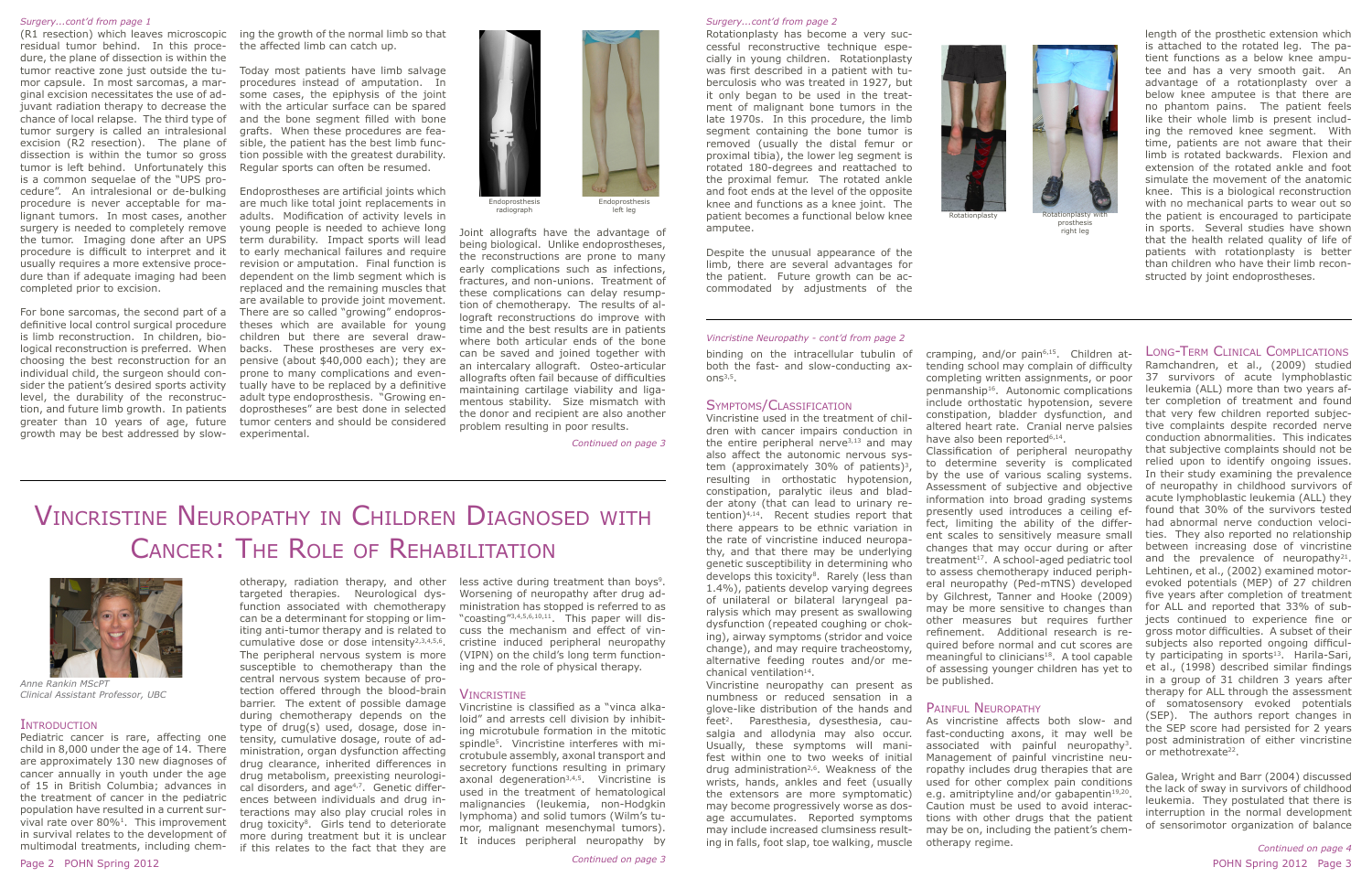control and that children adapt by adopting an "en bloc" strategy whereby they co-activate muscle agonists and antagonists to decrease the degrees of freedom within their available range, resulting in a reduction of their sway velocity. This is an inefficient method to gain balance control and would limit the ability to participate in more challenging (e.g., sporting) activities $23$ .

### *Vincristine Neuropathy - cont'd from page 3*

Hartman et al. (2006) evaluated motor performance with the Movement Assessment Battery for Children (M-ABC) in 128 children diagnosed with ALL, Wilms tumor, B-cell non-Hodgkin lymphoma and malignant mesenchymal tumors. Results indicated that 65% of the children tested scored below the 50th percentile24. Reindeers-Messelink et al. (2000) demonstrated that weakness of the lower extremities seemed more apparent in children ( $n = 17$ ) than in adults and that sensory disturbances persisted for 6 months after their last vincristine dose. This would indicate the need for ongoing attention to safety<sup>15</sup>.

have long-term lower extremity impairments, those that experience ongoing issues have their physical performance adversely affected. This study's findings may not apply to current populations because of changes in treatment regi $mens<sup>27</sup>$ .

## PHYSICAL THERAPY MANAGEMENT

Physical therapy assessment should include the upper and lower extremity ROM, muscle strength, sensation, reflex testing, flexibility of diarthrodial muscles, and gait, as well as functional tests such as tying shoes, picking up a pencil/pen, writing a sentence, doing up buttons and other age-appropriate activities of daily living. Ideally, a baseline assessment will have been completed at the initiation of treatment for cancer; ongoing assessment throughout treatment and again at completion is needed<sup>2</sup> to determine the degree of neuropathy and to detect coasting. Gait abnormalities commonly seen are related to a decrease in passive range of ankle dorsiflexion and/or weakness of the ankle dorsiflexors<sup>9,28</sup>. This can present as knee hyperextension, out toeing, and/or early heel rise during stance phase. Heel strike may be absent if the child has progressed to a toe walking gait or audible foot slap at heel strike if the child is unable to control eccentrically the descent of the foot to the floor9. Treatment of a child with vincristine neuropathy is dependent on severity. Initial contact with the patient and family should include education regarding signs and symptoms, skin protection, possible loss of ankle range of motion and safety in the home<sup>6,9,13,29</sup>. Education of patients and family should include the use of non-slip shoes within the house, inspection of the skin, removal of trip hazards, reinstallation of baby gates for younger children, use of night lights, bath safety (non-slip mats) including adjustment of the water heater, protection from cold, and purchase of lighter shoes with good arch support. With increased severity, a home exercise program of stretches to of tight muscles, strengthening of weakthe wrist/fingers and ankles/toes may be taught to prevent contractures of tendons9. In more severe cases, referral to an occupational therapist may be indicated for fine motor and handwriting assessment, which could provide information to family and community schools on the individual effects of chemotherapy on the child's written performance both during and after completion of treatment<sup>16</sup>. This may allow the child academic accommodations, such as longer time for written work and use of computer within the school classroom. The occupational treatments. therapist may provide adaptive aids or night resting splints for the ankles<sup>28</sup>. In

Reinders-Messelink et al. (1996) examined the fine motor and handwriting capabilities of 18 children after completion of treatment for ALL. The findings indicated that 25% of this group of children demonstrated significant problems with written output (longer pauses during their written testing)<sup>25</sup>. In a later publication examining 11 participants during treatment for ALL, there was indication that the ALL group experienced worsening performance that appeared to be related to ongoing treatment and that slower drawing time and longer pause durations dissipated after 3 months<sup>16</sup>. Hartman et al (2007) examined the handwriting of 33 survivors of ALL, Wilms tumor, B non-Hodgkin lymphoma and malignant mesenchymal tumors and compared assessment findings with the results with matched controls in a blinded study using the BHK handwriting test $26$ . Their findings contrast with Reinders-Messelink with no significance found between survivors and controls in writing speed or quality of handwriting.

Ness et al., (2012) reported on the neuromuscular impairments in a group of adult survivors of childhood ALL. Their findings indicate that survivors of ALL continue to experience absent ankle reflexes; decreased ankle range of motion; weakness of the lower extremities and altered sensation as well as diminished walking efficiency. Balance continued to be impaired with scores lower than expected. These findings indicate that while less than 50% of survivors severe cases where ankle function is impaired, articulated ankle foot orthoses may be prescribed $13$ .

In a systematic review White, Pritchard and Turner-Stokes (2011) concluded that there was no evidence to support strengthening exercise for individuals with peripheral neuropathy; however this may be reflective of the relatively short periods of strengthening prior to testing within the included studies and that many of the studies examined more central muscles e.g. quadriceps and hip muscles<sup>30</sup>. Balance exercises may be useful in a rehabilitation program when age-appropriate<sup>23,27,31</sup>.

Gohar, Marches and Comito (2010) in a retrospective review of all children diagnosed with ALL in a one year period at Penn State Children's Hospital, examined physician referral frequency for physical therapy. They found that referral to physical therapy was initiated in only 10 children (the most common reason for referral was decreased functional mobility) with indications within the chart that the other 15 had musculoskeletal complications at some time during their treatment<sup>32</sup>.

# CONCLUSION

As more children survive a cancer diagnosis, it is becoming apparent that physical therapists can play an instrumental role in reintegration of this patient group back into the community. It is paramount that treating therapists have some familiarity with the chemotherapy agents that the child received, and their associated side-effects. This paper has dealt only with VIPN, and other potential treatment side-effects are not discussed. There is presently a need for standardized assessment procedure and the ability to target the most "at risk" group of patients in order to "target" referral and treatment. Treatment should focus upon increasing flexibility ened muscles secondary to deconditioning, and, if required, provision of adaptive aids and balance retraining. Further research is required to create or refine tools to measure small changes that may occur with VIPN for school-aged and younger children and to allow for a more in depth comparison of VIPN sub-groups to better target interventions. Research should also focus on the effectiveness of specific physical therapy interventions for "at risk" populations examining the best time to intervene and most effective

"Late effects" are complications that emerge after completion of treatment and are caused by the treatment of the original tumor<sup>3,11</sup>, and have been re-

ported to affect up to 92% of a studied cohort of childhood cancer survivors<sup>3</sup>. These can involve the endocrine, neurological, renal and hepatic, orthopaedic, and audiological systems $^{3,11}$ . Late effects affecting physical functioning include: neuromuscular defects, cardiovascular abnormalities, osteoporosis / osteopenia, secondary malignancy and  $obes$ ity<sup>1,3,6,13,14</sup>.

### References:

1. BC Children's Hospital. Oncology, Hematology & BMT. For families: incidence, curabiity. British Columbia. http://www.bcchildrens.ca/Services/OncHemBMT/ChildhoodCancer Accessed

5. Verstappen, C., Heimans, J., Hoekman, K., & Postma, T. Neurotoxic complications of chemotherapy in patients with cancer. Clinical signs and optimal management. Drugs. 2003;63(15):

8. Egbelakin, A., Ferguson, M., MacGill, E., Lehmann, A., Topletz, A., Quinney, S., Li, L., McCammarack, K., Gall, S., Renbarger, L. Increased risk of Vincristine neurotoxicity associated with

9. Wright, M., Hanna, S., Halton, J., & Barr, R. . Maintenance of ankle range of motion in children treated for acute lymphoblastic leukemia. Pediatr Phys Ther. 2003;15:146-152.

12. Verstappen, C., Koeppen, S., Heimans, J., H. P., Scheulen, M., Strumberg, D., et al. Dose-related vincristine-induced peripheral neuropathy with unexpected off-therapy worsening.

14. Kuruvilla, G., Perry, S., Wilson, B., & El-Hakim, H. The natural history of Vincristine-induced laryngeal paralysis in children. Arch Otolaryngol Head Neck Surg. 2009;135(1):101-105. 15. Reinders-Messelink, H., Van Weerden, T., Fock, J., Gidding, C., Vingerhoets, H., Schoemaker, M., et al. Mild axonal neuropathy of children during treatment for acute lymphoblastic

16. Reinders-Messelink, H., Schoemaker, M., Snijders, T., Goeken, L., Bokkerink, J., & Kamps, W. Analysis of handwriting of children during treatment for acute lymphoblastic leukemia. Med

- August 9, 2011.
- 2. Armstrong, T; Almadrones, L; Gilbert, M. Chemotherapy-induced peripheral neuropathy. Oncol Nurs Forum. 2005;32(2): 305-311.
- 3. Quasthoff, S., & Hartung, H. Chemotherapy-induced peripheral neuropathy. J Neurol. 2002;249:9-17.
- 4. Vainionpaa, L. Clinical neurological findings of children with acute lymphoblastic leukaemia at diagnosis and during treatment. Eur J Paediatr Neurol. 1993;152: 115-119.
- 1549-1563.
- 6. Wickham, R. Chemotherapy-induced peripheral neuropathy: A review of implications for oncology nursing practice. Clin J Oncol Nurs. 2007;11(3): 361-376.
- 7. Lobert, S. Neurotoxicity in cancer chemotherapy: Vinca Alkoids. Nurs Crit Care. 1997;17(4):71-79.
- low CYP3A5 expression genotype in Children with acute lymphoblastic leukemia. Pediatr. Blood Cancer. 2011;56:361-367.
- 
- 10. Dropcho, E. Neurotoxicity of cancer chemotherapy. Semin Neurol. 2004;24(4):419-426.
- 11. Hildebrand, J. Neurological complications of cancer therapy. Cur Opin Oncol. 2006;18:321-324.
- Neurology. 2005;64:1076-177.
- 13. Lehtinen, S., Huuskonen, U., Harila-Saari, A., Tolonen, U., Vainionpaa, L., & Lanning, B. Motor nervous system impairment persists in long-term survivors of childhood acute lymphoblastic leukemia. Cancer. 2002;94(9):2466-2473.
- leukaemia. Eur J Paediatr Neurol. 2000;4:225-333.
- Paediatr Oncol. 2001;37:393-399.
- 2010;314-325.
- 15.
- 19. Sommer, C. Painful neuropathies. Curr opin Neurol. 2003;16:623-628.
- 20. Walco G., Dworkin R., Krane E., LeBel, A., Treede, RD. Neuropathic pain in children: Special considerations. Mayo Clin Proc. 2010;85(3)(suppl):S33-S41.
- Syst. 2009;14:184-189.
- 22. Harila-Saari, A., Vainionpaa, L., Kovala, T., Tolonen, U., & Lanning, M. Nerve lesions after therapy for childhood acute lymphoblastic leukemia. Cancer. 1998;82(1):200-207.
- 23. Galea, V., Wright, M., & Barr, R. Measurement of balance in survivors of acute lymphoblastic leukemia. Gait Posture . 2004;19:1-10.
- 24. Hartman A, van den Bos C, Stijnen T, and Pieters R. Decrease in motor performance in children with cancer is independent of the cumulative dose of Vincristine. Cancer. 2006;106:1395-1401.
- 25. Reinders-Messelink, H., Schoemaker, M., Hofte, M., Goeken, L., Kingma, A., van den Briel, M., et al. Fine motor and handwriting problems after treatment for childhood acute lymphoblastic leukemia. Med Paediatr Oncol. 1996;27:551-555.
- 845.
- 2012;2:828-838.
- 28. Ryan, J. & Emami, A. Vincristine neurotxicity with residual equinocavus deformity in children with acute leukemia. Cancer . 1983;51(3):423-425.
- Oncol Nurs. 2007;11(6):901-913.
- 30. White C., Pritchard J. & Turner-Stokes L. Exercise for people with peripheral neuropathy (Review). The Cochrane Collaboration
- 31. Wright, M., Galea, V., & Barr, R. Proficiency of balance in children and youth who have had acute lymphoblastic leukemia. PhysTher. 2005;782-790.
- 

17. Griffin, K., Merkies, S., Hill, E., & Cornblath, D. Measures of chemotherapy-induced peripheral neuropathy: a systematic review of psychometric properties. J Peripher Nerv Syst.

18. Gilchrist, L., Tanner, L., & Hooke, M. Measuring chemotherapy-induced peripheral neuropathy in children: development of the Ped-mTNS and pilot study results. Rehabil Oncol. 2009;7-

21. Ramchandren, S., Leonard, M., Mody, R., Donohue, J., Moyer, J., Hutchinson, R., et al. Peripheral neuropathy in surviovrs of childhood acute lymphoblastic leukemia. J Peripher Nerv

26. Hartman A, van den Bos C,van Dartel N, Stijnen T & Pieters R. No adverse effect of vincristine on handwriting in children after completion of therapy. Pediatr Blood Cancer. 2007;49:841-

27. Ness, K., Hudson, M., Pui, C., Green, D., Krull, K., Huang, T., Robison, L. & Morris, E. Neuromuscular impairments in adult survivors of childhood acute lymphoblasic leukemia. Cancer.

29. Visovsky, C., Collins, M., Abbott, L., Aschenbrenner, J., & Hart, C. Putting evidence into practice: Evidence-based interventions for chemotherapy-induced peripheral neuropathy. Clin J

32. Gohar, S., Marchese, V. and Comito, M. Physician referral frequency for physical therapy in children with acute lymphoblastic leukemia. Pediatr Hemat and Oncol. 2010;27:179-187.

# Physical Activity in Pediatric Cancer Survivors



There are approximately 130 new diagnoses of cancer annually in youth under the age of 15 in British Columbia. Effective treatments available today for

children, who have been diagnosed with cancer, have meant that the 5-year survival rate of childhood cancer is presently approximately 80% (BC Children's Hospital 2011). Treatment may include surgical procedures, chemotherapy, and radiotherapy. There are known side effects of these treatments, some of which improve over time. After treatment, survivors of childhood cancer return to their pre-cancer lives. However, physical limitations and barriers to exercise can interfere with participation and performance in physical activity and activities of daily living.

Several reports have examined the impact of late effects on participation restrictions and activity limitations in survivors of childhood cancer. The Childhood Cancer Survivor Study<sup>14</sup> examined performance limitations and participation restrictions in a long term follow up

*Anne Rankin, PT Maria Juricia, PT (Picture above) Physiotherapy, BC Children's Hospital*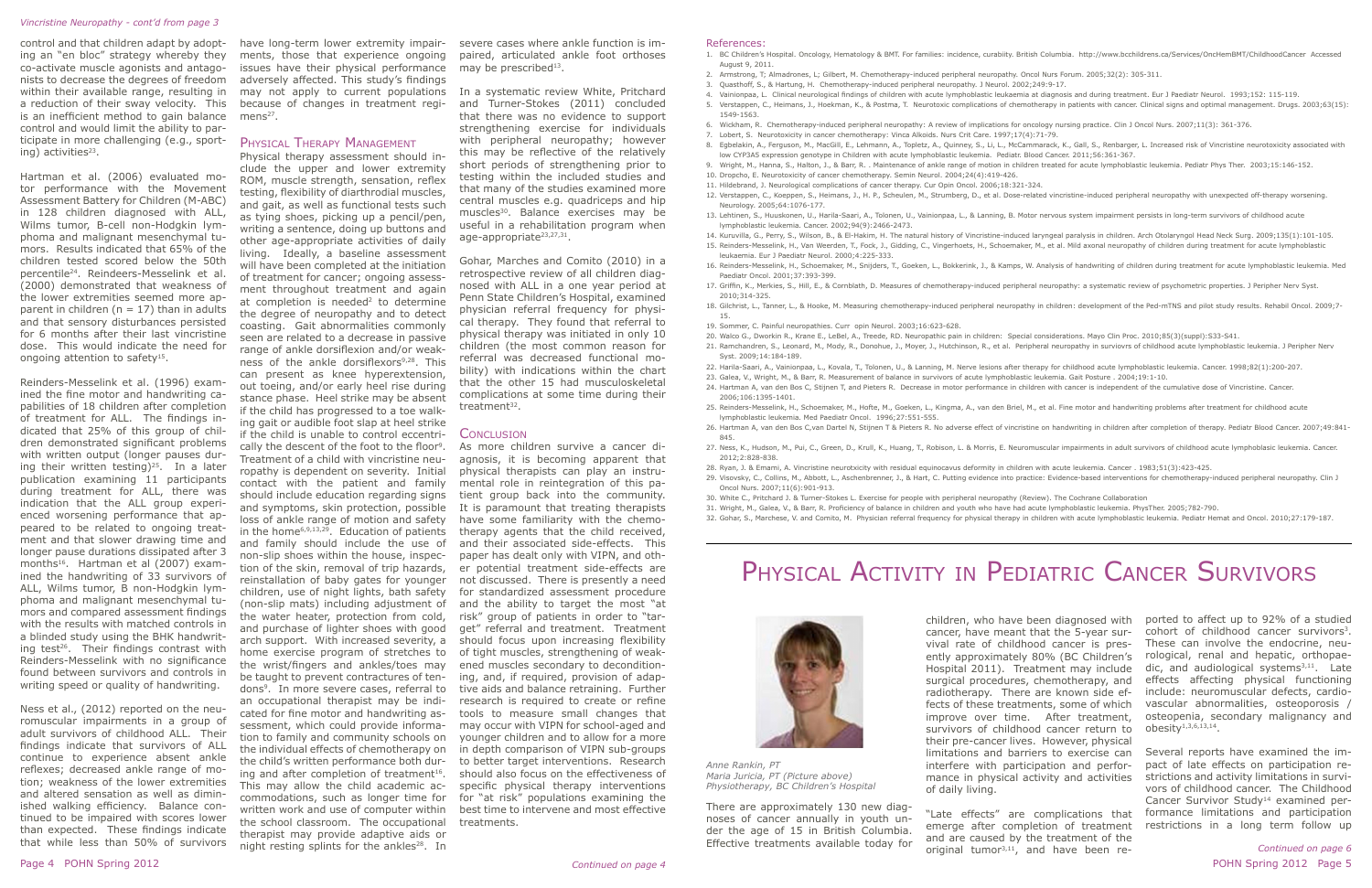"So this is what occupational therapy is!" a mother exclaims as I mould and shape a splint over a toddler's arm. Given the excitement and satisfaction in her voice, I resist explaining that splinting is only a small part of what an occupational therapist (OT) does and may be only the beginning of the occupational therapy process. Looking back on the event however, this may have been the perfect starting point to describe some of the many other ways I also help children.

Parents are not the only ones uncertain of what occupational therapy has to offer in a pediatric oncology setting. Members of the health care team may struggle to identify when to call upon the OT **BC** for assistance. This is not surprising. In pediatric oncology, the role **CHILDREN'S** of occupational therapy is vast and varied. While the oncology OT may be called upon to fabricate custom foot drop splints for the ankles or resting hand splints to reduce the risk of contractures in a child experiencing vincristine-induced peripheral neuropathy, the same therapist may also assess the swallowing function of this child. The OT may also consider: fine motor function and its impact on activities of daily living (ADLs); ADL retraining and safety; management of household activities; modifica-

tions and adaptations to school activities; equipment needs and physical accessibility of the home, school, and community environment in which the child is returning to. In short, occupational therapy takes on a holistic approach to looking at the impact and many facets of a disease on a child's daily activities. Working alongside the patient and their family, the therapeutic goal is to maximize functional independence from the beginning while in the hospital, to transferring skills to the home and into the community. is developed over each session. Even everyday clothing requires adaptations to accommodate for the Ilizarov frame. The OT shows parents how to modify pants with extra material and Velcro. Equipment may be recommended for safe transfers within the home, such as a bath transfer bench or raised toilet seat. The wheelchair needs of the child will be assessed, and a wheelchair prescribed for safe mobility and longer distances around the community will be provided. Attending school is also considered a

Other studies have looked at the fitness levels of childhood cancer survivors. A systematic review of whether physical fitness is reduced in survivors of acute lymphoblastic leukemia (ALL) found that VO2peak (an indicator of aerobic physical fitness) tended to be reduced in survivors when compared to healthy controls<sup>16</sup>. In addition to deficits in aerobic capacity, lower anaerobic capacity and significant problems in hand-eye co-ordination have also been identified in children 5-6 years after completing treatment for ALL<sup>15</sup>. Adult survivors of childhood ALL have also been found to have higher adiposity, reduced leg strength and poorer mobility than comparable cise 3 times per week<sup>5</sup>. adults in the general population $12$ .

part of the rehabilitation process. As the What exactly does the occupational therchild begins to increase their capacity apy process look like? Let us follow an to weight bear, they will increase their example. It is common for OTs to splint walking around the school environment. upper and lower extremities related to The OT may independently, or in partnership with a community OT, assess for peripheral neuropathies, but splinting for bone tumors, soft tissue tumors, and any safety risks and recommend modinerve injury following orthopedic surgery fications to school activities as necesalso arise. Some bone tumors require sary and appropriate for the child. For bone grafting and the use of an Ilizarov example, a child in elementary school external fixator frame, which circumfermay need close supervision on the playentially wraps around the limb like an ground at recess time for poor balance. external skeleton. There are many con-They may even need to stay in for recess siderations when providing an Ilizarov if the weather is bad and they are at inframe. Education to families regardcreased risk for falls on slippery terrain. ing the maintenance of range of motion For an adolescent in high school, it may (ROM) at the joint and management of be recommended that the child be alswelling through proper lowed to leave classes five minutes early positioning is importo have more time to get to their next tant. As part of the class and avoid having to navigate the rehabilitation process, busy, crowded hallways at the bell. They the OT encourages may also be assigned a buddy to help participation in daily carry books and provide missed notes activities, making recwhen leaving class early. The OT as-An agency of the Provincial ommendations and sesses and advocates for these accom-**Health Services Authority** modifying activities as modations. needed. ADLs such as dressing, Following this example, it is clear that toileting, and occupational therapy goes beyond probathing must acvision of a splint or assessing swallowcommodate for a lowing safety; OTs look at the entire picture er extremity Ilizarov frame. and consider how even a simple splint Modified techniques and may impact a child in various aspects of strategies to ensure safety their daily activities. OTs work with the with these activities team including physicians, nurses, physwhile maximizing iotherapists, social workers, dieticians,  $\infty$ independence parents, and school or daycare staff to are practiced reduce the impact of illness and support with the patient young people in returning to the occupawhile in hospital. tions that fabricate their lives! Endurance and tolerance for activity



There is little research available on the benefits of exercise on fatigue and quality of life in children. However, there are benefits associated with ongoing physical activity in healthy children. Many of the late effects of treatment for cancer that have been identified $6,8$  could potentially be mediated by exercise. Individual exercise programs focusing on muscle strength, aerobic capacity as well as balance may improve the quality of life of paediatric cancer survivors<sup>7</sup>. In numerous studies childhood cancer survivors have been identified as complaining of ongoing fatigue that interferes with activity $2,3$ . Regular physical activity has been shown to be beneficial in adult cancer survivors and has been shown to improve cancer related mental and physical fatigue in adults<sup>4</sup>. Community based exercise programs aimed at children and adolescents with cancer have also demonstrated benefits to participants with reported lower levels of fatigue, improvements in physical and psychological health, and overall quality of life $17, 9$ .

There are many barriers to exercise and physical activity in the childhood cancer survivor population. Some of the most common of these among a group of adolescent and young adult survivors have been reported as, "being too tired", "too busy", or "not belonging to a gym"2. The impact of social support on engagement in physical activity has also been examined. Adolescents who identify a friend that exercises or who have parents that encourage physical activity have been found to have significantly higher level of vigorous and moderate physical activity<sup>10</sup>. Survivors of childhood cancers should be encouraged to participate in regular physical activity and should avoid a sedentary lifestyle<sup>8</sup>.

# From Hospital to Home: The Role of Occupational Therapy in Pediatric Oncology



*Cheryl Sabarre, BSc. O.T Occupational Therapy, BC Children's Hospital*

study of 11,481 survivors and 3839 siblings. The study identified that 19.6% of survivors were twice as likely to report performance limitations when compared with siblings. Participation restrictions were less common. In particular, survivors of brain cancer and bone cancer were the most likely to report limitations in personal care activities or routine activities, and that poor health prevented them from attending school or work. In another study investigating the late effects of childhood cancer on participation and quality of life, Berg et al (2009) reported that 64% of participants reported significant chronic lower extremity pain or numbness, and that only 54% reported participation in vigorous leisure activities. Fatigue in 24% of participants was reported to be so severe that it altered their ability to participate in physical education class, sports, walking and running, and carrying a backpack.

- 
- 1. American Academy of Pediatrics, Children's Oncology Group (2009): Long-term follow-up care for pediatric cancer survivors. Pediatrics 123:906-915.<br>2. Arroyave W, Clipp E, Miller P, Jones L, Ward D, Bonner M, Rosoff P, S dietary behaviors. Oncology Nursing Forum 35:121-130.
- 3. Berg C, Neufeld P, Harvey J, Downes A and Hayashi RJ (2009): Late effects of childhood cancer, participation, and quality of life of adolescents. Occupational Therapy Journal Review 29:116-124.
- 4. Dimeo F, Schwartz S, Wesel N, Voigt A and Thiel E (2008): Effects of endurance and resistance exercise program on persistent cancer-related fatigue after treatment. Annals of Oncology DOI: 10.1093/annonc/mdn068.
- 5. Ganley K, Paterno M, Miles C, Stout J, Brawner L, Girolami G and Warren M (2011): Health-related fitness in children and adolescents. Pediatric Physical Therapy 23:208-220
- 6. Haddy TB, Mosher RB, Reaman GH (2009): Late effects in long-term survivors after treatment for childhood acute leukemia. Clinical Pediatrics 48:601-608.
- 7. Hovi L, Kurimo M, Taskinen M, Vettenranta J, Vettenranta K and Saarinen-Pikala UM (2010): Suboptimal long-term physical performance in children and young adults after pediatric allo-SCT. Bone Marrow Transplantation 45:738-745. 8. Jarvela LS, Niinikoski H, Lahteenmaki PM, Heinonen OJ, Kapanen J, Arola M and Kemppainen J (2010): Physical activity and fitness in adolescent and young adult long-term survivors of
- childhood acute lymphoblastic leukaemia. Journal of Cancer Survivor 4: 339-345.
- 9. Keats M and Culos-Reed S (2008): A community-based physical activity program for adolescents with cancer (Project Trek). Program feasibility and preliminary findings. Journal Pediatric Hematology and Oncology 30:272-280
- 10. King KA, Tergerson JL and Wilson BR (2008): Effect of social support on adolescents' perceptions of and engagement in physical activity. Journal of Physical Activity and Health 5:374- 384. 11. Lackner H, Benesch M, Schagerl S, Kerbl R, Schwinger W and Urban C (2000): Prospective evaluation of late effects after childhood cancer therapy with a follow-up over 9 years.
- European Journal of Paediatrics 159:750-758. 12. Ness KK, Baker KS, Dengel DR, Youngren N, Sibley S, Mertens AC and Gurney JG (2007): Body composition, muscle strength deficits and mobility limitations in adult survivors of
- childhood acute lymphoblastic leukemia. Pediatric Blood Cancer 49:975-981.
- 13. Ness K and Gurney J (2007): Adverse late effects of childhood cancer and its treatment on health and performance. Annual Review Public Health 28:279-302.
- 14. Ness K, Merens A, Hudson M, Wall M, Leisenring W, Oeffinger K, Sklar C, Robison L and Gurney J (2005): Limitations on physical performance and daily activities among long-term survivors of childhood cancer. Annals of Internal Medicine 143:639-647. 15. van Brussel M, Takken T, van der Net J, Engelbert RHH, Bierings M, Schoenmakers MAGC, and Helders PJM (2006): Physical function and fitness in long-term survivors of childhood
- leukaemia. Pediatric Rehabilitation 9: 267-274. 16. van Brussel M, Takken T, Lucia A, van deer Net J and Helders PJM (2005): Is physical fitness decreased in survivors of childhood leukemia? A systematic review. Leukemia 19:13-17
- 17. Yeh CH, Wai JPM, Lin U and Chiang Y (2011): A pilot study to examine the feasibility and effects of a home-based aerobic program on reducing fatigue in children with acute lymphoblastic leukemia. Cancer Nursing 34:3-12

Recently, the American Physical Therapy Association (APTA) Section on Pediatrics identified and summarized guidelines that can be utilized by physical therapists when implementing treatment or establishing fitness programs. The recommendations for overall health and wellness indicate that children should participate in 60 minutes of physical activity (PA) every day (including moderate to vigorous aerobic activity) and within that time frame, some form of muscle and bone strength building activity/exer-

The role of the physical therapist can be to provide direction in the design of individualized exercise and activity programs that target specific deficits and outcomes, in addition to providing participation alternatives and adaptations that accommodate physical limitations and individual interests. It is the role of the entire health care team, however, to promote, support and foster an active lifestyle for children and families, for good health and improved quality of life.



### References:

### *Physical Activity...continued from page 5*